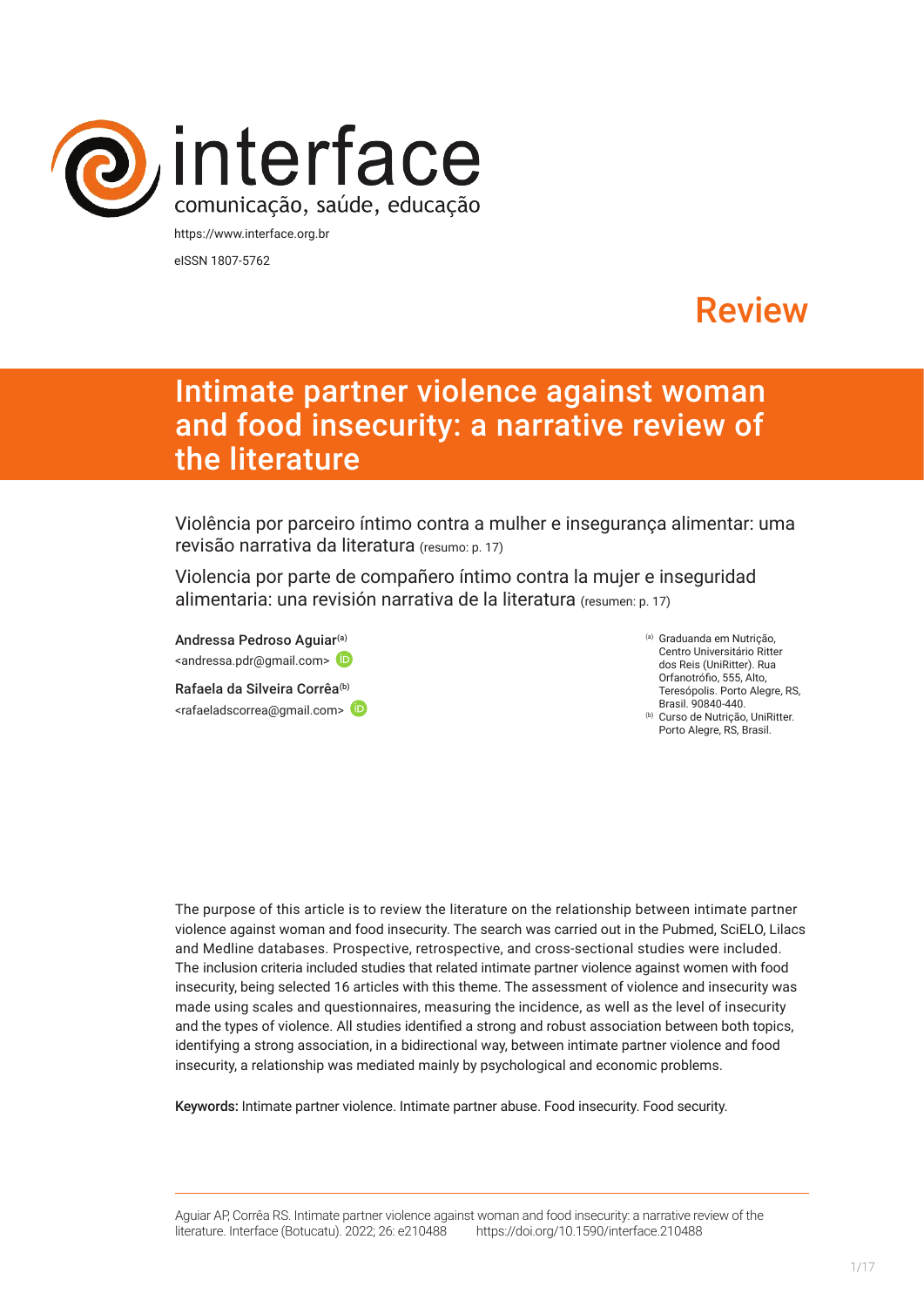**©** 

**Introduction**

It is estimated that approximately 35% of the female population (one in three women) worldwide have already suffered violence from a partner or third parties during their lives, either physical or sexual. Violence against women is not only a serious public health problem, but also a violation of human rights. Among the forms of violence, the intimate partner violence (IPV), i.e. domestic violence that is committed by the partner (or ex-partner), is characterized mainly by physical aggression, sexual coercion, mental abuse, and control over the partner, which can lead to physical, sexual, and psychological harm<sup>1</sup>. The stress generated in situations of violence is capable of causing serious psychological damage to these women, such as depression, anxiety, and behavioral disorders that can affect financial management, resulting in fewer resources for food planning and other necessities, thus increasing the family's food insecurity (FI)<sup>2</sup> .

Violence against women is one of the main problems responsible for damaging the health of this population<sup>3</sup>. In Brazil, every four minutes, a woman is assaulted - in 2018 more than 145,000 women were assaulted by their partner<sup>4</sup>. A study conducted in João Pessoa showed that domestic violence against women directly and negatively affects the quality of life of the victims, since it interferes with their physical and psychological health, as well as their social relationships. Furthermore, the recurrence of violence has consequences that impact the lives of these women, ending their autonomy and directly influencing their well-being<sup>5</sup>.

Gender inequality has been considered a central issue in this type of violence, and it is to this inequity that behaviors of oppression and control by the partner are attributed that lead to the submission of the victim<sup>5</sup>. Although scarcely studied, violence against women is a psychosocial element that has recently been introduced by researchers as a major risk factor for FI in developing countrie<sup>2,6,7</sup>.

FI is the lack of regular and permanent access to quality food in sufficient quantity for an active and healthy life, due to economic and social circumstances<sup>8,9</sup>. In Brazil, according to the 2017-2018 Household Budget Survey (POF), 36.7% of the population, that is, 84.9 million people lived with hunger or some degree of FI with 10.3 million living with severe FI. Alarmingly, this number increased in the year 2020<sup>10</sup>. According to the National Survey on FI in the Context of the Covid-19 Pandemic in Brazil, the number of Brazilians living with some type of FI jumped to 117 million. Thus, the total rose from 36.7% of households in 2018 to 55.2% by the end of 2020<sup>11</sup>. As mentioned earlier, there is already evidence that violence against women and FI are associated. Studies that have linked domestic violence to FI have found that exposure to this trauma can be a significant factor in experiences of hunger $12,13$ .

Given the high rates of domestic violence against women, it is necessary to review the literature on the influence of this event on their food security and that of their families. Therefore, this study aims to review the literature about the relationship between intimate partner violence (IPV) against women and FI.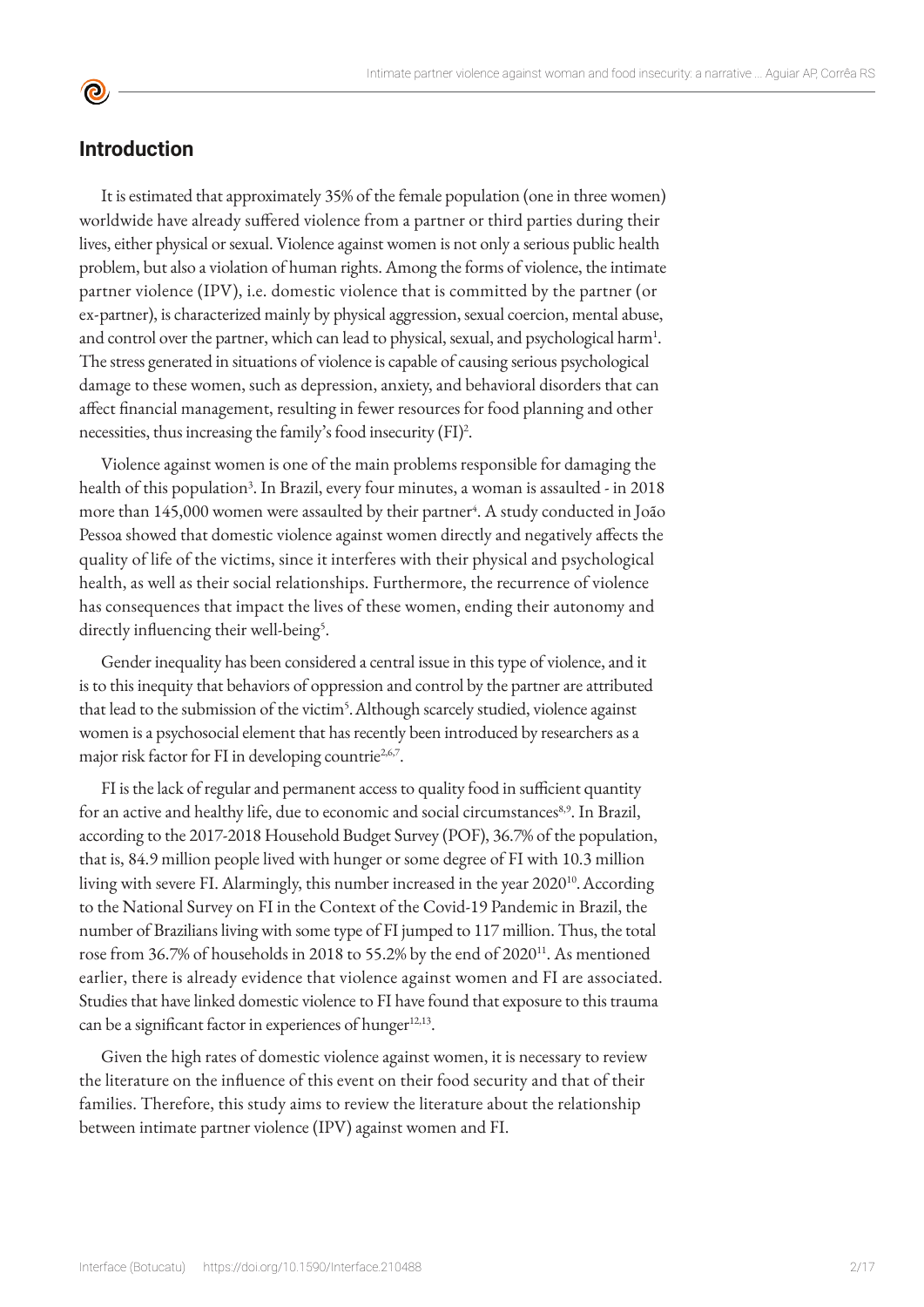# **Methods**

A narrative review was conducted in the Pubmed, SciELO, Lilacs, and Medline databases in February and March 2021. The review strategy was developed by associating the terms on FI: *"food insecurity", "food security", "food supply", "human right to adequate food", to terms about violence against women: "intimate partner violence", "intimate partner abuse", "domestic violence", "battered woman", "spouse violence",* as well as other keywords to refine the search, such as *"woman", and "association",* and the corresponding terms in Portuguese. The list of terms was developed by reading previously published articles and based on the search for terms Decs/MeSH.

No restriction was imposed on the year of publication of the selected studies and language of the publications. As for the study design, cross-sectional studies, cohort studies, and case-control studies were included, while qualitative studies and commentaries on the theme were excluded.

In a first step, the titles and abstracts of the articles identified in the search were evaluated by one of the authors of the review. The inclusion criteria comprised studies that related IPV against women to FI. Articles were excluded when the audience was only men, and when the study included only one of the related subjects or there was no relationship of one to the other.

The full articles were assessed by one of the study authors to verify inclusion criteria and data extraction. When there was uncertainty about the eligibility of the study, it was evaluated by a second author. For data extraction and interpretation, a spreadsheet containing the items in Table 1 was organized.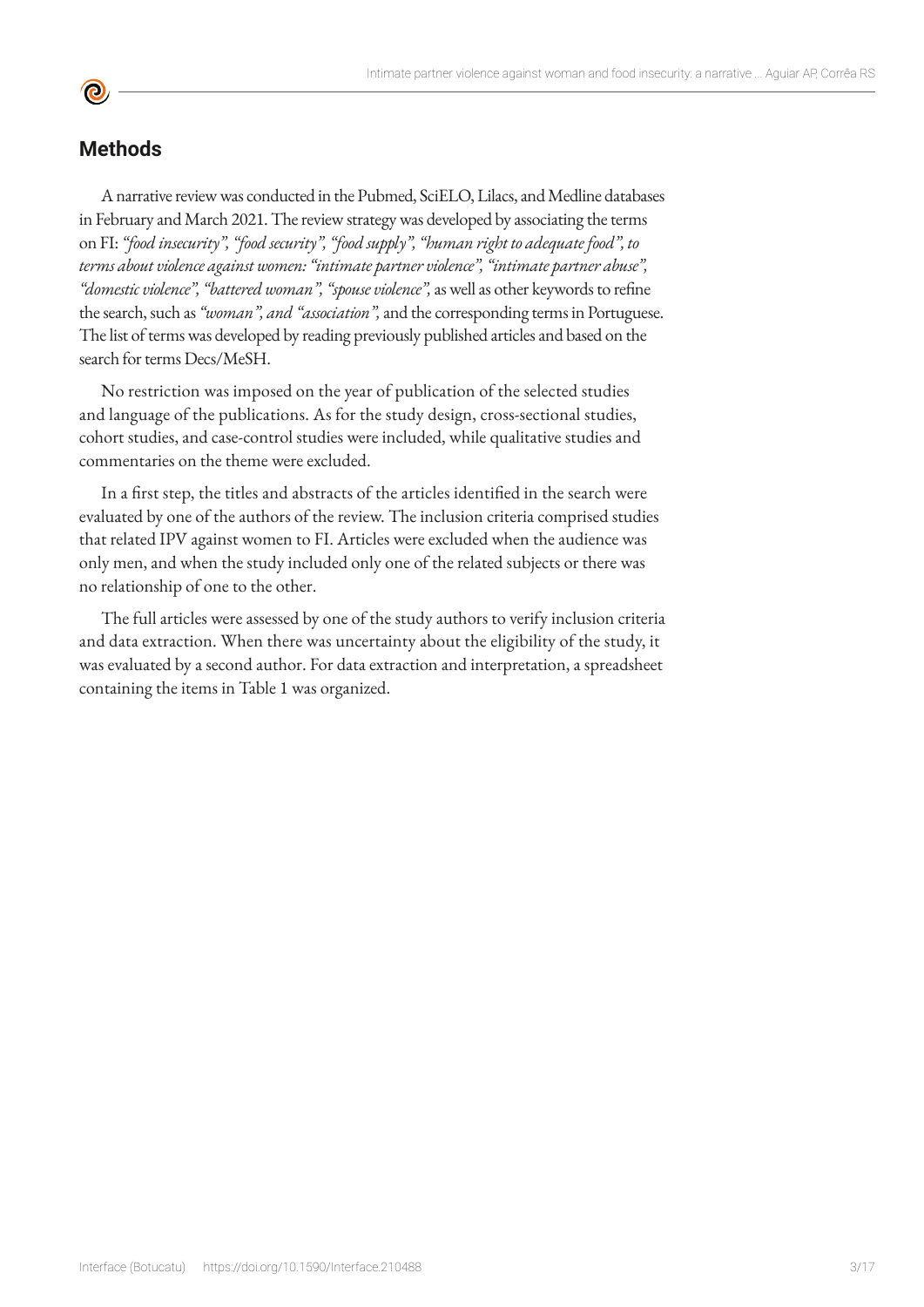| Author/Year                                       | Design          | Country                 | Sample and<br>Population               | Means of<br><b>Evaluating FI</b>                                                                   | How to Evaluate IPV                                                                                                                              | <b>Results</b>                                                                                                                                                                                                                                                                                                                                                                                                                    |
|---------------------------------------------------|-----------------|-------------------------|----------------------------------------|----------------------------------------------------------------------------------------------------|--------------------------------------------------------------------------------------------------------------------------------------------------|-----------------------------------------------------------------------------------------------------------------------------------------------------------------------------------------------------------------------------------------------------------------------------------------------------------------------------------------------------------------------------------------------------------------------------------|
| Andarge E and<br>Shiferaw Y, et al. <sup>19</sup> | Cross-sectional | Ethiopia                | 696 Women                              | Self-questionnaire.<br>Eight items<br>that define and<br>measure FI                                | Self-questionnaire                                                                                                                               | 66.4% of the women who<br>experienced violence were from<br>families with FI. Of those who<br>experienced psychological violence,<br>53.6% were in FI; of those who<br>experienced physical violence,<br>51.3% were in FI and of those who<br>experienced sexual violence, 41.7%<br>were experiencing Fl.                                                                                                                         |
| Barnett W, et al. <sup>17</sup>                   | Cross-sectional | South Africa            | 992 Pregnant<br>Women                  | U.S. Department of<br>Agriculture's Short<br>Household Food<br>Security Scale<br>(Adapted version) | Adaptation of the WHO<br>Multinational Study and<br>the Zimbabwe Women's<br>Health Study                                                         | Significant effects of emotional IPV<br>and maternal childhood trauma<br>on prenatal FI were found, after<br>adjusting for community, maternal<br>income, and education. Mothers<br>with emotional IPV or a history of<br>childhood trauma were 60% and 52%<br>more likely, respectively, to live in FI<br>households during pregnancy.                                                                                           |
| Breiding MJ, et al. <sup>22</sup>                 | Cross-sectional | United<br><b>States</b> | 9.086 Women<br>7.421 Men               | Social Context<br>Module of the<br><b>Behavioral Risk</b><br>Factor Surveillance<br>System.        | Telephone survey with<br>questions about the<br>incidence of intimate<br>partner violence<br>(physical, verbal,<br>psychological, and<br>sexual) | Robust associations were found<br>between FI and housing experienced<br>in the previous 12 months and IPV<br>and SV experienced in the previous<br>12 months for women and men,<br>even after controlling for age,<br>household income, race/ethnicity,<br>education, and marital status.                                                                                                                                         |
| Conroy AA, et al. <sup>21</sup>                   | Cohort          | United<br><b>States</b> | 2.343 Women<br>with and<br>without HIV | US Household<br>Food Security<br>Survey Module<br>(HFSSM)                                          | Tailored questionnaire<br>(physical, psychological<br>and sexual violence)                                                                       | After adjusting for possible<br>confounding factors, the chance<br>of experiencing sexual or physical<br>violence was 3.12 times higher<br>for women with FI and that of<br>experiencing psychological violence<br>was 5.72 times higher for women<br>with very low food security.                                                                                                                                                |
| Diamond-Smith N.<br>et al. <sup>28</sup>          | Cross-sectional | Nepal                   | 3373 Women                             | Household Food<br><b>Insecurity Access</b><br>Scale (HFIAS)                                        | Self-questionnaire                                                                                                                               | After adjustment for potential<br>confounding factors related to<br>women's status: mild FI (OR = 2.14,<br>95% CI = $1.30 - 3.54$ ) and severe (OR<br>$= 1.72$ , 95% CI = 1.06-2.77) remained<br>associated with an increased<br>likelihood that a woman would<br>experience emotional IPV. Physical IPV<br>remained associated with mild (OR =<br>3.01, 95% CI = 1.80-5.06) and severe<br>$(OR = 2.48, 95\% CI = 1.52-4.04) FI.$ |
| Falb KL, et al. <sup>27</sup>                     | Cross-sectional | Syria                   | 240 Women                              | Household Food<br><b>Insecurity Access</b><br>Scale (HFIAS)                                        | Modules of the WHO<br>Multinational Study on<br>Domestic Violence and<br>Women's Health                                                          | In the final adjusted model, any<br>form of recent IPV ( $\beta$ = 2.25; 95%<br>CI 0.92-3.57; p = 0.001), severe FI<br>$(\beta = 1.62; 95\% \text{ C}10.27 - 2.96; p =$<br>0.02) and perceived needs ( $\beta$ =<br>0.38; 95% CI 0.18-0.57; $p = 0.0002$ )<br>were associated with increased<br>depressive symptoms.                                                                                                              |

### **Table 1.** Data extraction from the studies included in the narrative review

Continued.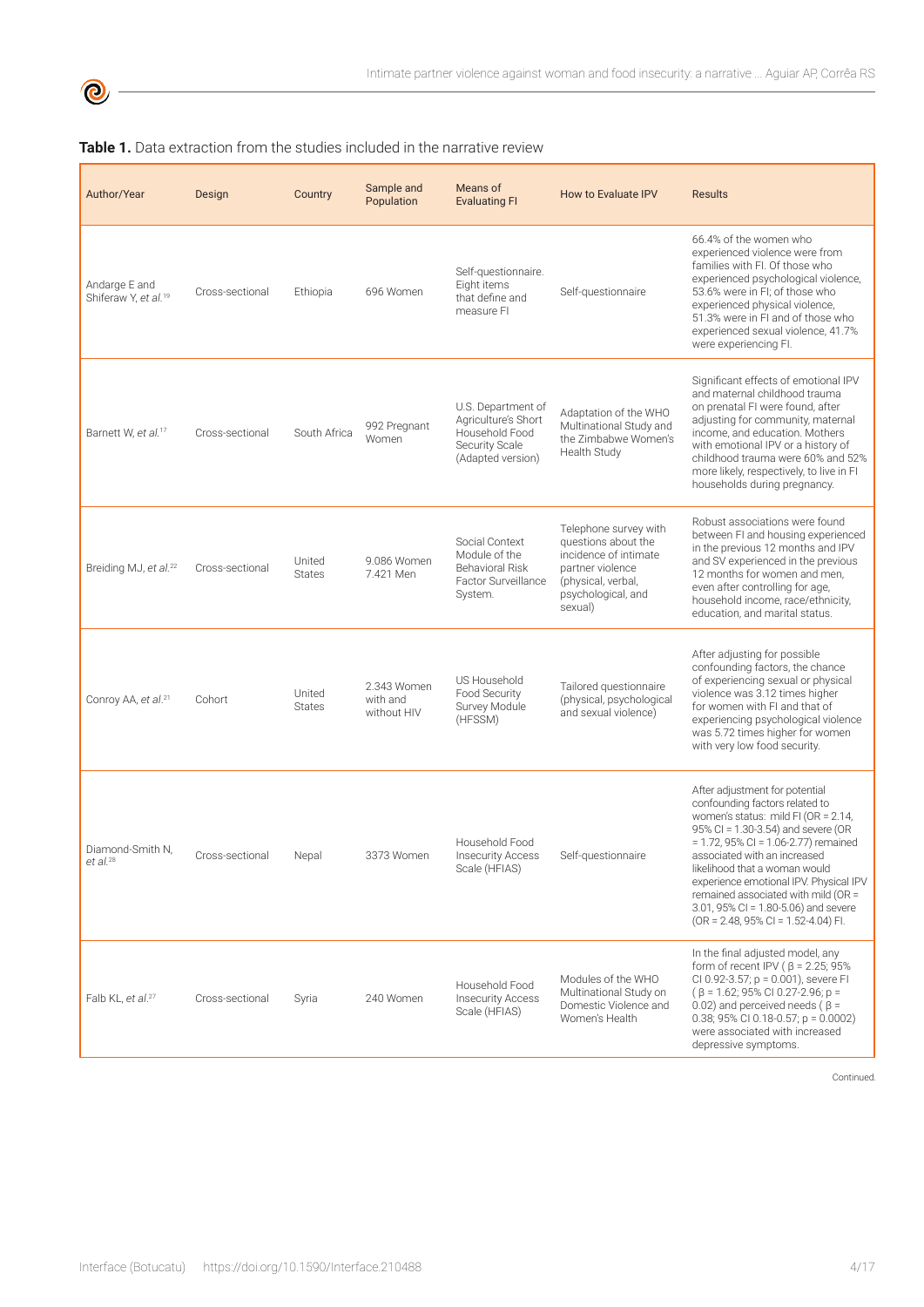Intimate partner violence against woman and food insecurity: a narrative ... Aguiar AP, Corrêa RS

| Author/Year                      | Design                                              | Country                                                         | Sample and<br>Population                | Means of<br><b>Evaluating FI</b>                                                            | <b>How to Evaluate IPV</b>                                                                           | <b>Results</b>                                                                                                                                                                                                                                                                                                                                                                                                                                                         |
|----------------------------------|-----------------------------------------------------|-----------------------------------------------------------------|-----------------------------------------|---------------------------------------------------------------------------------------------|------------------------------------------------------------------------------------------------------|------------------------------------------------------------------------------------------------------------------------------------------------------------------------------------------------------------------------------------------------------------------------------------------------------------------------------------------------------------------------------------------------------------------------------------------------------------------------|
| Field S, et al. <sup>18</sup>    | Quantitative and<br>qualitative cross-<br>sectional | South Africa                                                    | 376 Pregnant<br>Women                   | US Household<br>Food Security<br>Survey Module<br>(HFSSM)                                   | <b>Revised Conflict Tactics</b><br>Scale (CTS2)                                                      | Of those who reported IPV, 81%<br>(47/58) of the women reported<br>emotional and verbal abuse, 76%<br>(44/58) reported physical abuse, and<br>26% (15 / 58) reported sexual abuse.<br>In addition, 46% of individuals testing<br>positive for IPV experienced various<br>forms of abuse. FI was observed in<br>62% of these women.                                                                                                                                     |
| Fong S, et al. <sup>15</sup>     | Cross-sectional                                     | Ivory Coast                                                     | 68 Women                                | Household Food<br><b>Insecurity Access</b><br>Scale (HFIAS)                                 | Self-questionnaire to<br>assess the incidence of<br>IPV in the last 12 months                        | Overall, almost a quarter (n =<br>16; 24%) of the women reported<br>experiencing severe FI and (n = 19;<br>54 28%)reported experiencing some<br>form of IPV in the previous year. No<br>significant differences in terms of<br>food security classes among the<br>demographics examined.                                                                                                                                                                               |
| Hatcher AM, et al. <sup>14</sup> | Cross-sectional                                     | Kenya                                                           | 720 Men and<br>women with<br><b>HIV</b> | Household Food<br><b>Insecurity Access</b><br>Scale (HFIAS)                                 | Modules of the WHO<br>Multinational Study on<br>Domestic Violence and<br>Women's Health              | Participants who reported any<br>partner violence had higher scores<br>on the Domestic FI Scale (21.8)<br>compared to those who reported<br>no violence (21.3, p = 0.02). Each<br>categorical change in FI (mild,<br>moderate, severe) was associated<br>with a 41% increased risk of an<br>additional episode of IPV.                                                                                                                                                 |
| Hernandez DC, et<br>$al.^{24}$   | Cohort                                              | United<br><b>States</b>                                         | 1.690 Mothers<br>of young<br>children   | U.S. Department<br>of Agriculture's<br>Domestic Food<br>Security Short<br>Range Scale       | Questions that assess<br>physical, sexual, and<br>psychological violence                             | Households in which mothers<br>experienced IPV had a 22%<br>greater chance of experiencing Fl.<br>After controlling for all maternal<br>and household characteristics,<br>the association between IPV<br>and depression was assessed.<br>Mothers who experienced IPV<br>were 44% more likely to experience<br>depression. Sobel's test indicated<br>that depression fully mediated the<br>relationship between IPV and food<br>insecurity ( $z = 2.89$ , $p < 0.01$ ). |
| Jansen E, et al. <sup>29</sup>   | Cross-sectional                                     | North<br>Macedonia,<br>Republic<br>of Moldova<br>and<br>Romania | 140 Families                            | Three items on<br>food scarcity and<br>hunger in the<br>family based on<br>the Hunger Scale | Heyman et al. Brief<br>Partner Maltreatment<br>Screening Instrument<br>and Conflict Tactics<br>Scale | 31% of families experienced at<br>least one form of hunger in the past<br>month. Worse family functioning,<br>current intimate partner violence,<br>and more cases of child neglect<br>showed univariate associations with<br>family hunger.                                                                                                                                                                                                                           |
| Moraes CL, et al. <sup>25</sup>  | Cross-sectional                                     | Brazil                                                          | 849 Women                               | Brazilian Food<br><b>Insecurity Scale</b><br>(EBIA)                                         | Brazilian version Revised<br><b>Conflict Tactics Scale</b><br>(CTS2)                                 | 39.4% of families had FI, more than a<br>quarter were classified as moderate<br>or severe FI. Almost three-quarters<br>of the women reported having<br>engaged in at least one episode<br>of psychological violence and<br>approximately one-quarter reported<br>at least one episode of physical<br>assault by an intimate partner in the<br>12 months prior to the interview.                                                                                        |

Continued.

 $\bigcirc$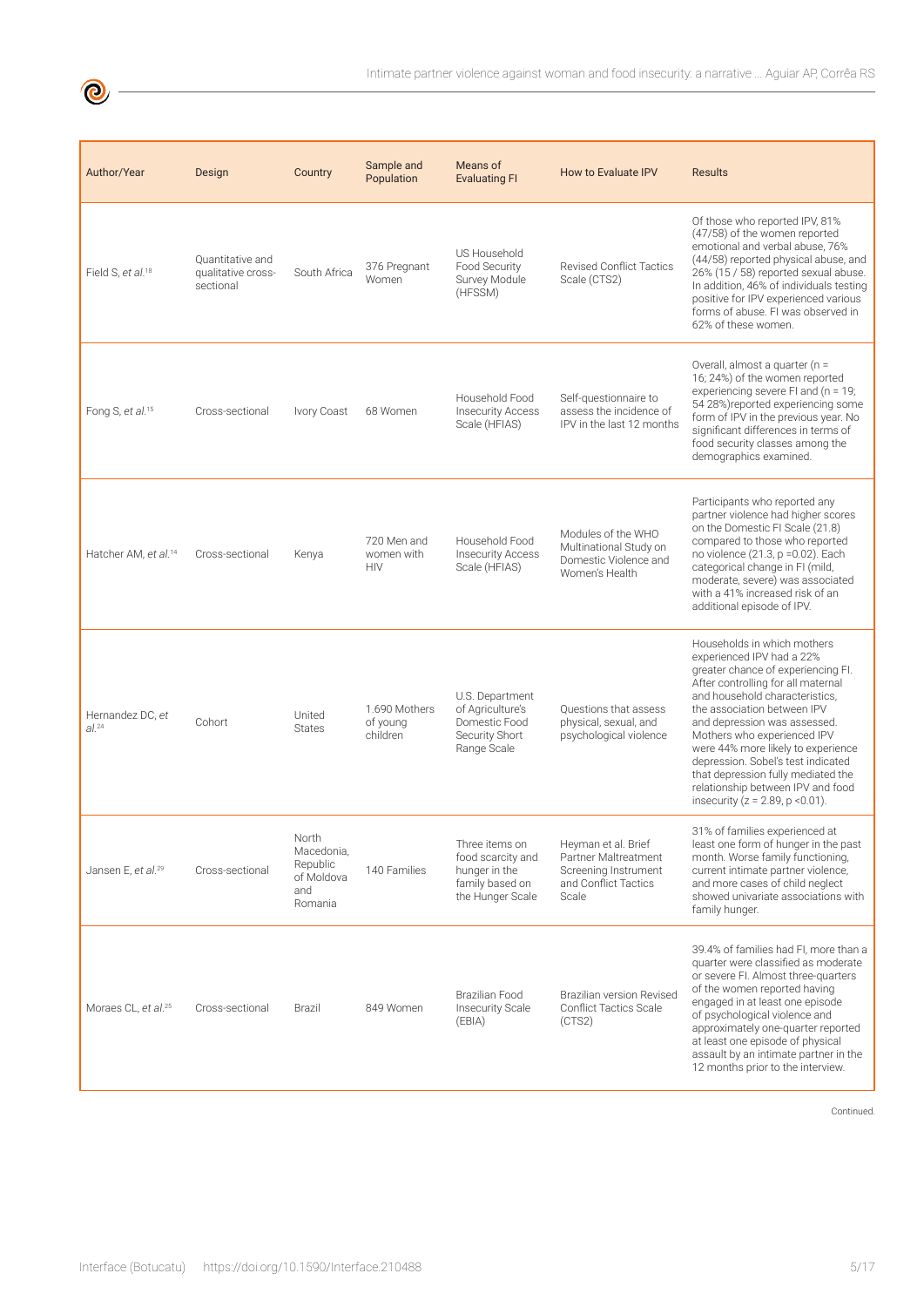| Author/Year                                    | Design          | Country                 | Sample and<br>Population | Means of<br><b>Evaluating FI</b>                                             | How to Evaluate IPV                                                                                                                   | <b>Results</b>                                                                                                                                                                                                                                                                                                                                                                                                                                                                                                                   |
|------------------------------------------------|-----------------|-------------------------|--------------------------|------------------------------------------------------------------------------|---------------------------------------------------------------------------------------------------------------------------------------|----------------------------------------------------------------------------------------------------------------------------------------------------------------------------------------------------------------------------------------------------------------------------------------------------------------------------------------------------------------------------------------------------------------------------------------------------------------------------------------------------------------------------------|
| Ribeiro-Silva Rde C.<br>$et$ al. <sup>26</sup> | Cross-sectional | Brazil                  | 1.019 Families           | Brazilian Food<br><b>Insecurity Scale</b><br>(EBIA)                          | <b>Revised Conflict Tactics</b><br>Scale (CTS2)                                                                                       | The prevalence of mild physical<br>violence was 9.6% (95% Cl 7.8,<br>11.4%) and severe physical violence<br>was 4.7% (95% CI 3.4, 6.0%) among<br>couples. In the final multivariate<br>model, it was found that couples<br>reporting minor (prevalence ratio = 1<br>- 23; 95% Cl 1 - 12, 1 - 35) and severe<br>(prevalence ratio = $1 - 16$ ; 95% CI<br>1 - 00, 1 - 34) physical violence were<br>more likely to experience domestic<br>food insecurity compared to those<br>who did not report physical violence.               |
| Ricks JL, et al. <sup>23</sup>                 | Cross-sectional | United<br><b>States</b> | 16.562 Women             | U.S. Household<br>Food Security<br>Survey Module<br>(HFSSM) -<br>abbreviated | <b>Revised Conflict Tactics</b><br>Scale (CTS2)                                                                                       | The models investigating the<br>association between FI and IPV<br>demonstrate that in both unadjusted<br>and adjusted models, women who<br>reported experiencing FI in the<br>past 12 months reported a higher<br>chance of IPV, after adjusting for<br>demographic factors. Furthermore,<br>the results indicate that this<br>association held even after including<br>common causes of FI and IPV, such<br>as income-based poverty, marital<br>status, and presence of children in<br>the household.                           |
| Willie TC, et al. <sup>16</sup>                | Cross-sectional | Liberia                 | 195 Women                | An item from the<br>Harvard Trauma<br>Questionnaire                          | One item from the short<br>form Revised Conflict<br>Tactics Scale (CTS2) and<br>10 items from the Sexual<br><b>Experiences Survey</b> | FI differed by education, employment,<br>and relationship status (p < 0.05).<br>Women who experienced IPV had a<br>higher chance of FI (AOR = 2.55, 95%<br>$Cl = 1.32, 4.94$ ). Women experiencing<br>IPV (AOR = 6.33, 95% CI = 2.94, 13.62)<br>and FI (AOR = 2.85, 95% CI = 1.29,<br>6.30) were more likely to initiate a<br>new economic support relationship.                                                                                                                                                                 |
| Woldetensay YK,<br>$et$ al. $20$               | Cohort          | Ethiopia                | 4680 Pregnant<br>Women   | Household Food<br><b>Insecurity Access</b><br>Scale (HFIAS)                  | Tracking scale called<br>"Hurt, Insult, Threaten,<br>and Shout" (HITS)                                                                | 34.4% of mothers in households<br>with severe FI suffered from<br>depressed mood compared to<br>4.8% in food secure households<br>$(p < 0.001)$ . Furthermore, the<br>prevalence was higher among<br>anemic (14.2% versus 9.5% for no<br>anemia) and undernourished (12.4%<br>versus 9.7% for well-nourished, p =<br>0.005) pregnant women. Prenatal<br>depressive symptomatology was<br>more prevalent among mothers<br>who experienced intimate partner<br>violence (29.7% versus 9.8% for<br>mothers without IPV experience). |

 $\bigcirc$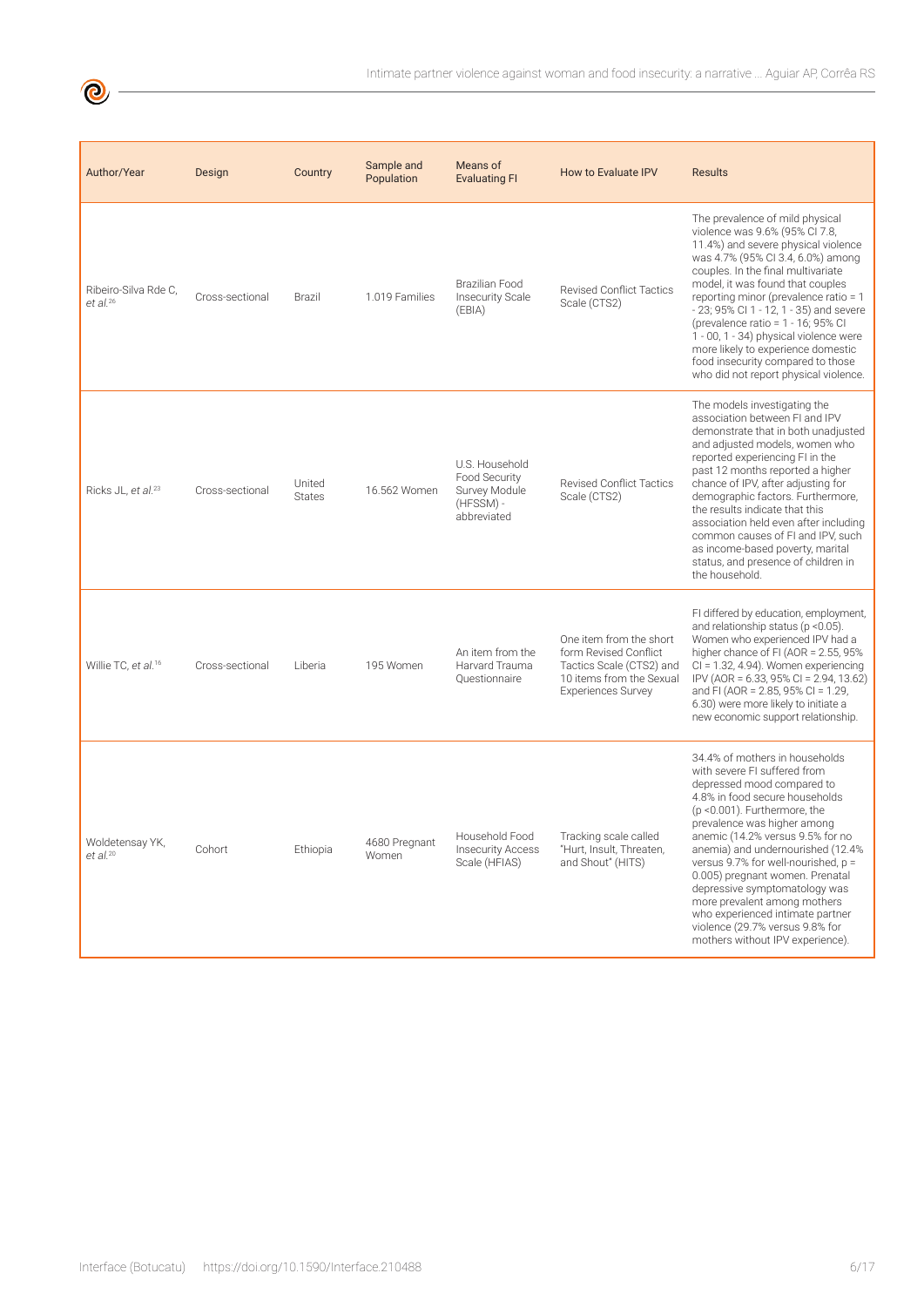

# **Results**

Of the 58 studies initially found in the databases, 22 were selected by reading the title and abstract, of which six were excluded after reading the entire article (Figure 1).



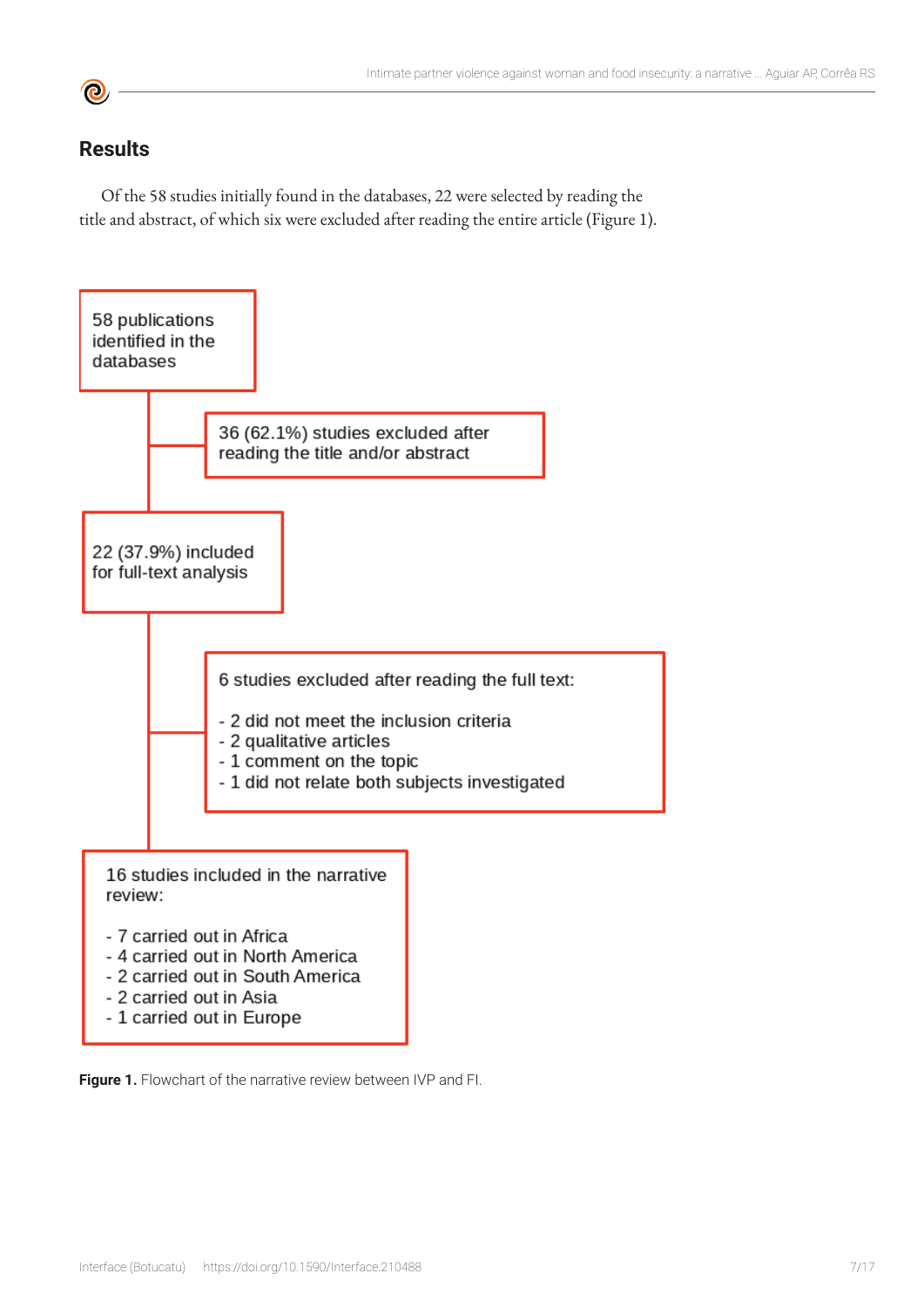Sixteen articles were identified relating IPV against women to FI and all found a strong and robust association between the topics. The included studies were all in English and spanned the years 2016 to 2020. They were conducted in 18 countries, being  $7/16$  (43,8%)<sup>14-20</sup> conducted on the African continent, 4/16 (25%)<sup>21-24</sup> in North America, 2/16 (12,5%)25,26 in South America, 2/16 (12,5%)27,28 in the Asian continent, and 1/16 (6,3%)29 conducted in three different countries in southeastern Europe.

Regarding the study population, only two included both men and women and fourteen included only women. The studies included women ranging in age from 15 years to 60 years or older, with a higher prevalence of ages between 18 and 35 years.

Regarding the way to evaluate the incidence of FI, the following methods stood out: five articles (31.3%) applied the Household Food Insecurity Access Scale, three (18.8%) used the Household Food Security Survey Module, and two (12.5%) used the US Department of Agriculture Short Form Household Food Security Scale. Two other articles (12.5%), used the Brazilian Food Insecurity Scale (EBIA).

IPV against women was evaluated through different tools. In most of the studies (n=6; 37.5%), IPV was measured through its own methodology, with questionnaires and questions that had the objective of identifying its occurrence and the types of violence (physical, psychological and sexual).

### **Discussion**

<u>ල</u>

This narrative literature review set out to investigate the evidence about the association between food insecurity (FI) and intimate partner violence (IPV) against women. Of the 16 studies selected, all showed a positive association between FI and IPV. Among those studies that corrected their results, the most commonly used factors were age, income, marital status, educational level, mental health, and race/ethnicity.

#### **The Landscape of FI**

In the studies analyzed, most of the authors found an FI situation among the analyzed public. Among those conducted in the African continent, only the study by Fong S, Gupta J, Kpebo D, Falb  $K^{15}$  found FI prevalence below 30%, two<sup>17,20</sup> obtained results of 30.9% and 39.4%, while the other four articles<sup>14,16,18,19</sup> found a percentage above 40%. These results reinforce data from the 2019 UN annual report that the number of hungry people in Africa is 257 million (1 in 5 people), with 38% of women of reproductive age affected by anemia as a result of FI. Of this total, 237 million are in Sub-Saharan Africa, the region where the studies included in this review were conducted<sup>30</sup>. The two studies conducted on the Asian continent<sup>27,28</sup> identified similar results to the African continent, with 67.8% reporting suffering some form of severe FI in Syria and almost half (49.4%)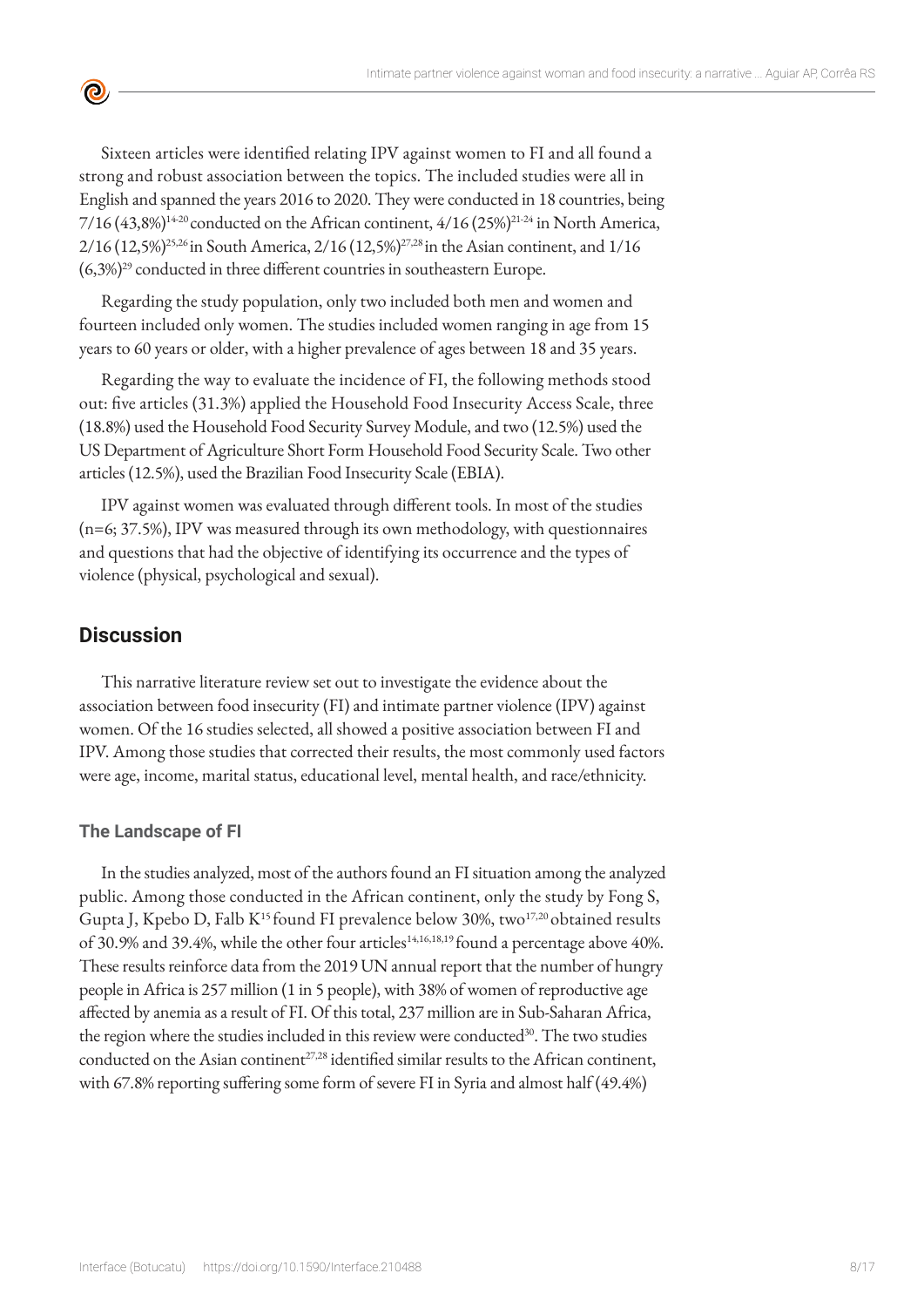of women living in households with FI in Nepal. According to a qualitative study conducted in South Asia, the high rates of FI reported by participants can be explained by the position in which women are placed in these cultures. Generally, women eat last and in smaller quantities than the rest of the family<sup>31</sup>.

All studies conducted in North America<sup>21-24</sup> were in the United States and did not identify as high a prevalence of FI as the African and Asian continents. The only study that surveyed men and women together identified the highest prevalence of FI in the women surveyed, being 28.2% versus 24.6% exposure by men. These findings reinforce current statistics that of the 821 million people suffering from FI in the world today, 60 percent are women, and in almost two-thirds of countries, women are more likely than men to report FI<sup>32</sup>. Also, the prevalence of FI identified in the studies included in this review are in line with the Household Food Security in the United States 2018 report, which found that 88.9% of U.S. households had food security<sup>33</sup>.

The two South American Studies<sup>25,26</sup>, both from Brazil (Rio de Janeiro and Salvador) have analyzed the family FI and the severity of this condition. The prevalence of FI in the Rio de Janeiro study was 39.4%, with more than a quarter being moderate or severe<sup>25</sup> and 62.5% in Salvador, with almost 20% moderate<sup>26</sup>. The prevalence of food security that had been growing since 2004, dropped from 77.4% in 2013 to 63.3% in the 2017-2018 POF analysis<sup>10</sup>. The pandemic experienced in the years 2020 and 2021 caused a new rise in poverty and extreme poverty in the country, and the welfare programs created in this context were not enough to ensure healthy food on a regular and permanent basis to the Brazilian population $11$ .

Only one study was conducted in Europe looking at three middle/low income countries in southeastern Europe and found an average prevalence of 31% FI. According to Grimaccia, *et al*. <sup>34</sup>, which assessed factors related to food security from gender differences in Europe, for women, estimates suggest a higher risk of FI in the south and east of the continent, and education level, household composition, and number of children in the family have a significant impact on the risk of FI.

#### **IPV and related factors**

 $\bullet$ 

The articles included in this review also addressed other factors, seeking to identify their role in the relationship with IPV and FI. In three of them<sup>14,16,21</sup>, that related to risk factors for HIV, percentages ranging from 4.5% to 58% in the incidence of IPV were found. Seven studies evaluated depression as a mediator for IPV17,18,20,24,25,27,29, of which five investigated the types of IPV, with psychological violence being the most present among participants, followed by physical violence and sexual violence. Also, out of the six studies15,19,22,23,26,28 that evaluated only the relationship between IPV and FI, four<sup>15,19,26,28</sup> found a prevalence of more than 50% of participants who had suffered any type of violence at some point in their lives and two<sup>22,23</sup> showed an association, but not the prevalence of violence.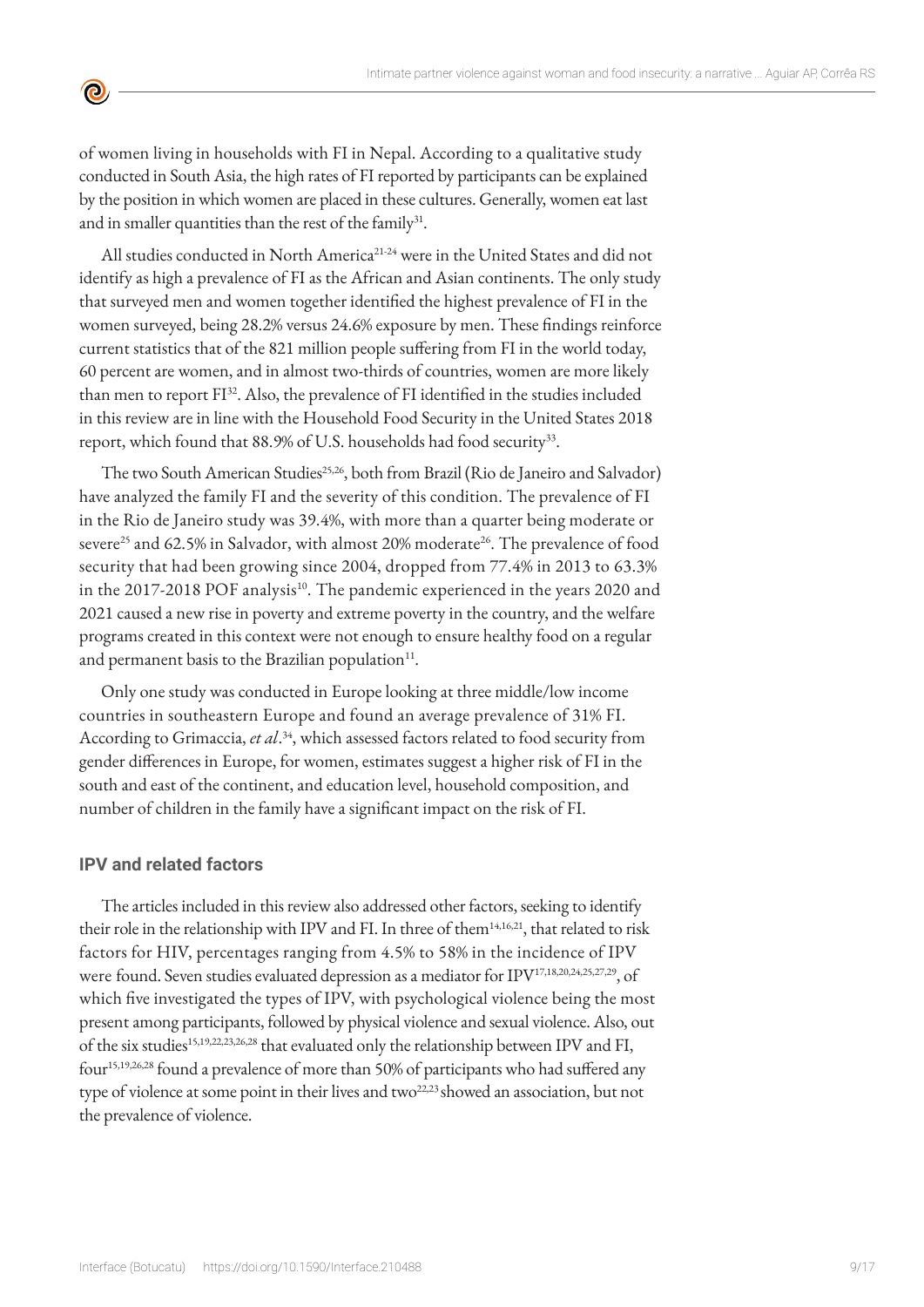These findings are in line with an analysis conducted by the WHO based on data from 80 countries, in which it was identified that about 30% of women worldwide who were in a relationship were victims of physical, psychological, and/or sexual violence. Also, according to the WHO, in some regions women who suffered physical or sexual abuse were 1.5 times more likely to have HIV compared to those who did not suffer any violence<sup>1</sup>.

#### **Interface: FI and IPV**

 $\bullet$ 

Of the included studies (n=16), five of them<sup>15,19,22,23,28</sup>, focused on the relationship between FI and IPV, without presenting a relationship other than sociodemographic and economic characteristics. Women who reported high and moderate levels of FI were significantly more likely to have experienced one or all forms of IPV. In the study conducted in Ethiopia<sup>19</sup> FI intensity and types of IPV were measured, and it was found that 66.4% of women who experienced violence were from families with FI. Another study<sup>15</sup> concluded that women who experienced severe FI were eight times more likely to have experienced IPV in the previous year. The other studies found that participants who experienced FI were more likely to experience emotional and physical IPV, and identified that the more severe the level of FI the more likely they were to experience IPV 22,23,28 **.**

The relationship between IPV and FI is related to socioeconomic and cultural factors, such as low income, lower education, lower employability of women, marital status, fertile age, and gender inequality<sup>19,23,28</sup>. Besides these factors, the association can also occur in other ways, one of them being the economic abuse practiced by the partner, characterized by the deprivation of adequate financial resources. This fact can also occur to women when they leave these abusive relationships, being forced to rely on some kind of social assistance or low-paid jobs<sup>35</sup>. Experiences of sexual violence were described as linked to physical and mental health problems, inability to sleep, eat, feel safe, and develop trusting relationships. These problems have been put forward as reasons behind the inability to maintain stable employment and complete studies, thus increasing the risk of FI<sup>7</sup> . Arguably the most prominent factor of all is gender inequality, as indicated by the World Food Program USA. According to the program, women perform 2.6 times more unpaid care and domestic work than men and earn 23% less for paid work, and on average have only three-quarters of the legal protections afforded compared to men. It is noteworthy that in 18 countries husbands can legally prevent their wives from working. Furthermore, in 49 countries there are no laws protecting women from domestic violence, which further increases the rates of this problem<sup>32</sup>.

Of the three studies that evaluated the relationship between IPV and FI in participants with, or at risk for HIV<sup>14,16,21</sup>, two found a high prevalence in this association<sup>14,16</sup>. One of the studies<sup>14</sup> identified that each 1 point increase in FI was associated with a 6% greater risk of victimization by violence among HIV-positive women. FI and violence are associated with risky sexual behaviors such as rape, forced marital sex, transactional sex, and anal sex that led to increased vulnerability to STIs, including HIV, since they usually occur without the use of condoms. Also, that women who are victims of IPV are more likely to have an HIV-infected partner and be infected<sup>36,37</sup>. The third study, meanwhile<sup>21</sup>, although it found a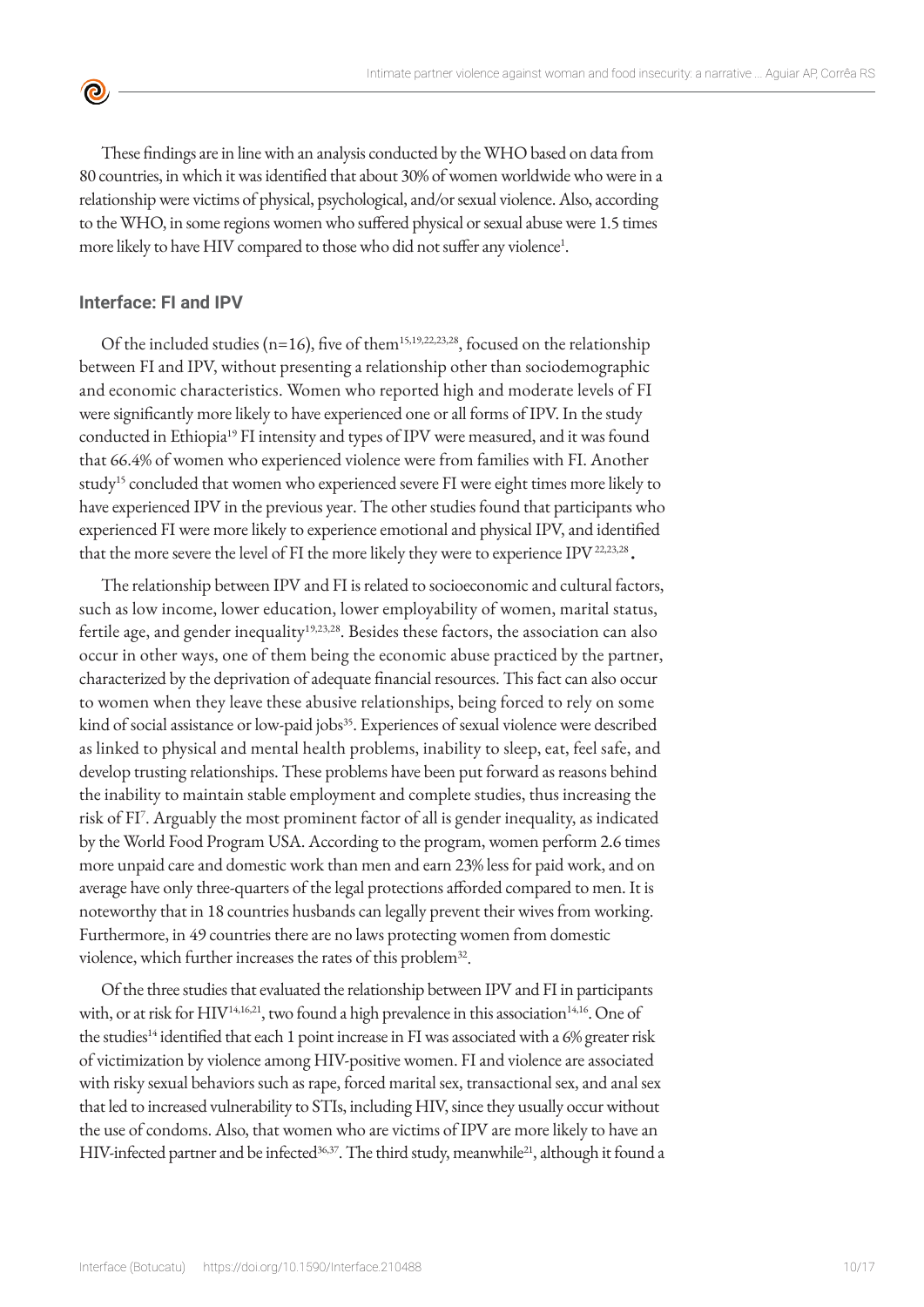

relationship between violence and FI (women with FI were 7.05 times more likely to suffer sexual or physical violence), it did not find an association between HIV and FI in violence after adjustment, contrary to the results of previous studies in this area<sup>36,37</sup>.

Among the six studies that analyzed the relationship between IPV and FI and depression<sup>17,18,20,22,25,27</sup> only two were not conducted with mothers or pregnant women, which found a higher prevalence of psychological IPV for women who reported FI<sup>25,27</sup>. One of these studies<sup>25</sup> identified that psychological violence is directly linked to FI and that in this relationship there are other variables involved, in addition to mental disorders and physical violence. The author suggests that in relationships where psychological violence occurs, the partner usually exercises control over the family budget to establish power over the woman, thus decreasing the priority of buying food. The findings reinforce previous research that identified that mothers in families who experienced persistent FI, experienced mental health problems or domestic violence. They also indicated that during pregnancy, psychological aggression was more closely linked to depression and that women who experienced any level of physical aggression or sexual coercion, by their intimate partners (before or during pregnancy), had higher levels of depressive symptoms compared to non-victims<sup>2,38</sup>.

The two articles that evaluated the relationship between IPV and FI among families were conducted in three different countries in southeastern Europe<sup>29</sup> and in Brazil<sup>26</sup>. The European study analyzed this relationship through risk factors related to socioeconomic/demographic status, mental health, and social and family support set. This analysis identified that the chances of the family experiencing FI were higher if the parents did not have a college degree, could not or only read with difficulty, had more children residing in the home, had greater psychological distress, or had less emotional support. Furthermore, both female victimization of IPV and male perpetuation of IPV were more prevalent in families experiencing hunger (FI). The Brazilian study found that 62.5% of households lived with FI and that couples who reported reciprocal physical violence were more likely to suffer from domestic FI. It also identified that most of these individuals had lower economic conditions, had studied up to the 4th grade or less, and had a greater number of individuals living in the household. The risk factors for both IPV and FI are very similar and may explain these findings. Among these factors are: more children (especially very young), poor education, lower family income, female employment, and partner alcohol consumption<sup>39</sup>.

A problem that already had alarming dimensions has become even bigger: violence against women has grown during the Covid-19 pandemic in Brazil. The Brazilian Public Safety Forum conducted the third edition of the survey "Visible and Invisible: Victimization of Women in Brazil" in which 24.4% of women said they had suffered physical, psychological, or sexual violence during the pandemic. Poorer living conditions were associated with violence. Among the women victims of violence 61.8% had a reduction in family income and 46.7% lost their jobs. When asked about the factors that had the most impact on the violence perpetrated against them, 25.1% of the women mentioned the loss of their job and the impossibility of ensuring their own livelihood. Denouncing the aggressor and breaking this perverse cycle has become more complicated due to social isolation<sup>40</sup>.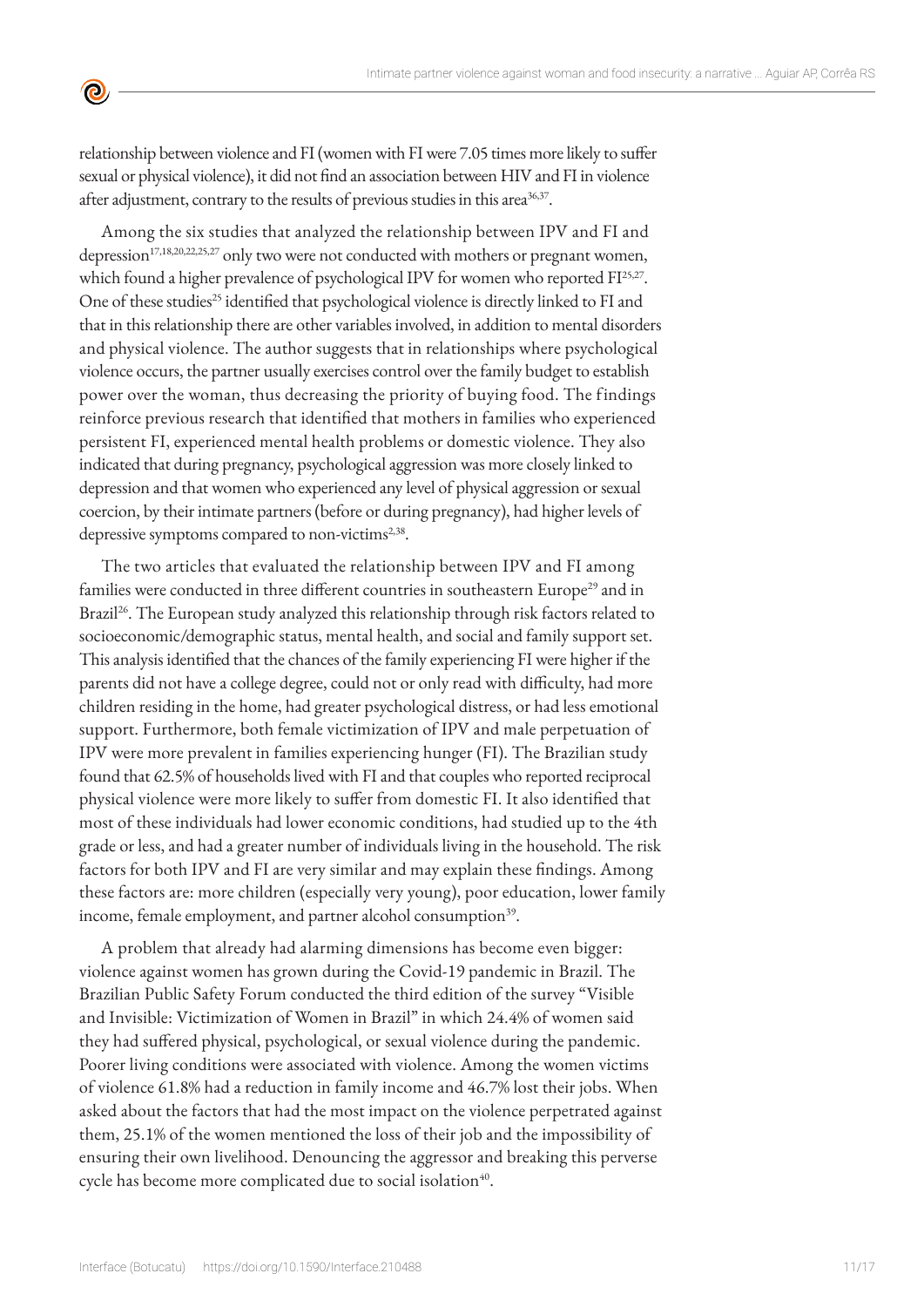The present study is limited to a concentration of articles done in certain regions of the world and does not give a complete picture of the topic. Almost half of the studies were conducted in Africa, the continent most vulnerable to hunger. All of these studies were conducted in the sub-Saharan African region, the region with the highest FI rates on the African continent<sup>30</sup>. The sample analyzed presented studies from the same countries in North America and South America. This may be a limitation by not presenting variety in the sample from each continent. However, the total sample presented by the present review is considered to align with worldwide estimates that the relationship between IPV and FI is considerably high and that it can occur following different pathways.

# **Conclusion**

 $\bullet$ 

The results of this study reinforce a strong bidirectional association between IPV and FI, owing to the fact that some of the factors that lead to IPV can lead to FI and vice versa. This relationship was mediated mainly by psychological and economic problems. It highlights the need for the creation of support networks and social structures, in addition to public policies, that guarantee the safety of these women, whether it be food, physical, sexual, or psychological, and that allow the break of the perverse cycle that relates such conditions. Moreover, in view of the increase in the number of cases of IPV and FI in recent years, there is a need for the expansion of studies in this area in order to bring to light this worrying and important issue.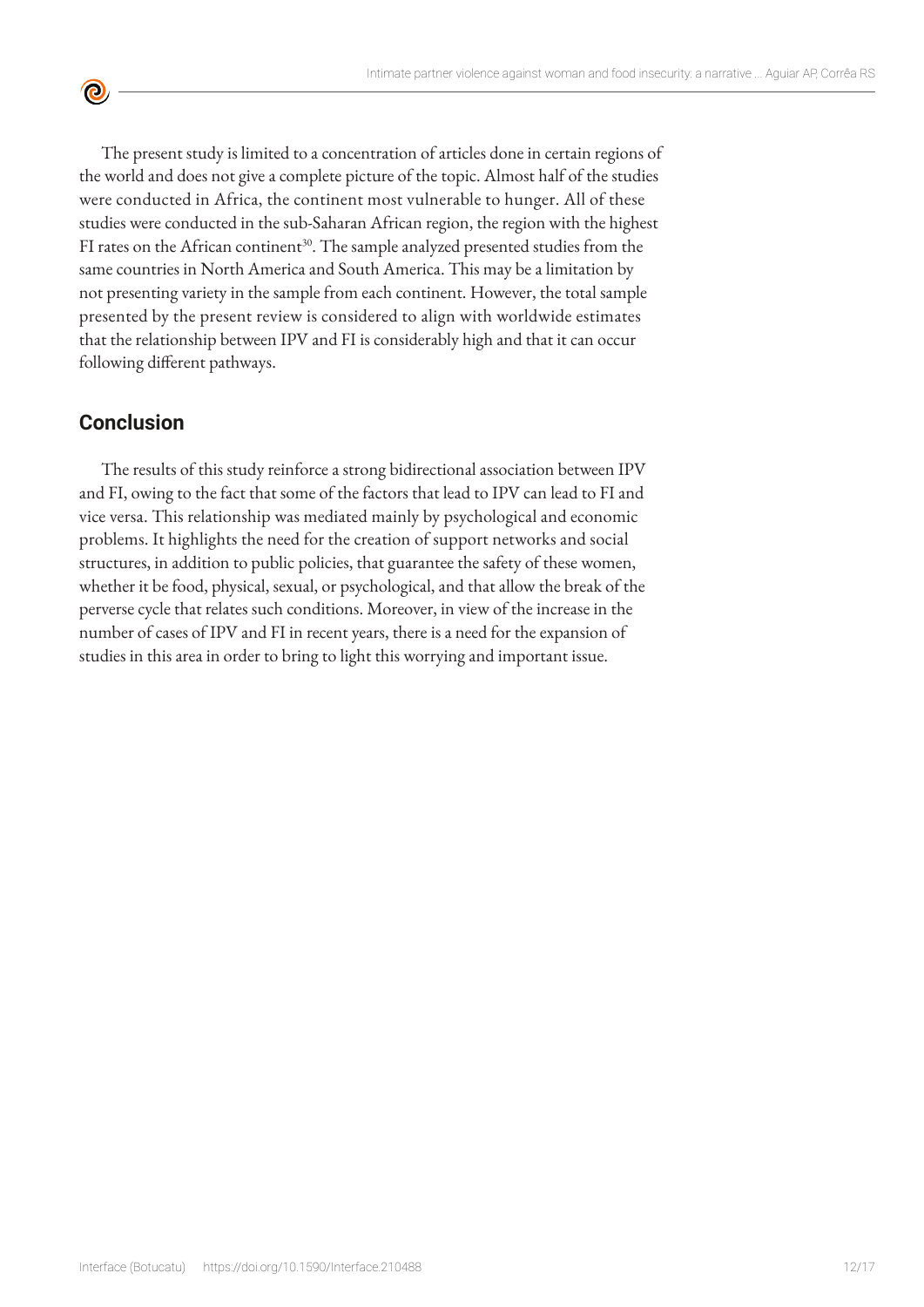#### Authors' contribution

All authors actively participated in all stages of preparing the manuscript.

#### Conflict of interest

The authors have no conflict of interest to declare.

#### Copyright

This article is distributed under the terms of the Creative Commons Attribution 4.0 International License, BY type (https://creativecommons.org/licenses/by/4.0/deed.en).

 $\left($   $\mathbf{C}$   $\mathbf{B}$   $\mathbf{B}$ 

**Editor** Ana Flávia Pires Lucas D'Oliveira **Associated editor** Elaine Reis Brandão

**Translator** Félix Héctor Rigoli

**Submitted on** 07/28/21 **Approved on** 02/09/22

#### **References**

- 1. Organização Pan-Americana de Saúde. Organização Mundial da Saúde. Folha informativa - Violência contra as mulheres [Internet]. Washington: OPAS; 2017 [citado 20 Jul 2021]. Disponível em: [https://www.paho.org/bra/index.php?option=com\\_content&view=artic](https://www.paho.org/bra/index.php?option=com_content&view=article&id=5669:folha-informativa-violencia-contra-as-mulheres&Itemid=820) [le&id=5669:folha-informativa-violencia-contra-as-mulheres&Itemid=820](https://www.paho.org/bra/index.php?option=com_content&view=article&id=5669:folha-informativa-violencia-contra-as-mulheres&Itemid=820)
- 2. Melchior M, Caspi A, Howard LM, Ambler AP, Bolton H, Mountain N, et al. Mental health context of food insecurity: a representative cohort of families with young children. Pediatrics. 2009; 124(4):564-72.
- 3. World Health Organization. Strengthening the role of the health system in addressing violence, in particular against women and girls, and against children [Internet]. Geneva: WHO; 2014 [citado 20 Jul 2021]. Disponível em: https://apps.who.int/iris/ handle/10665/162855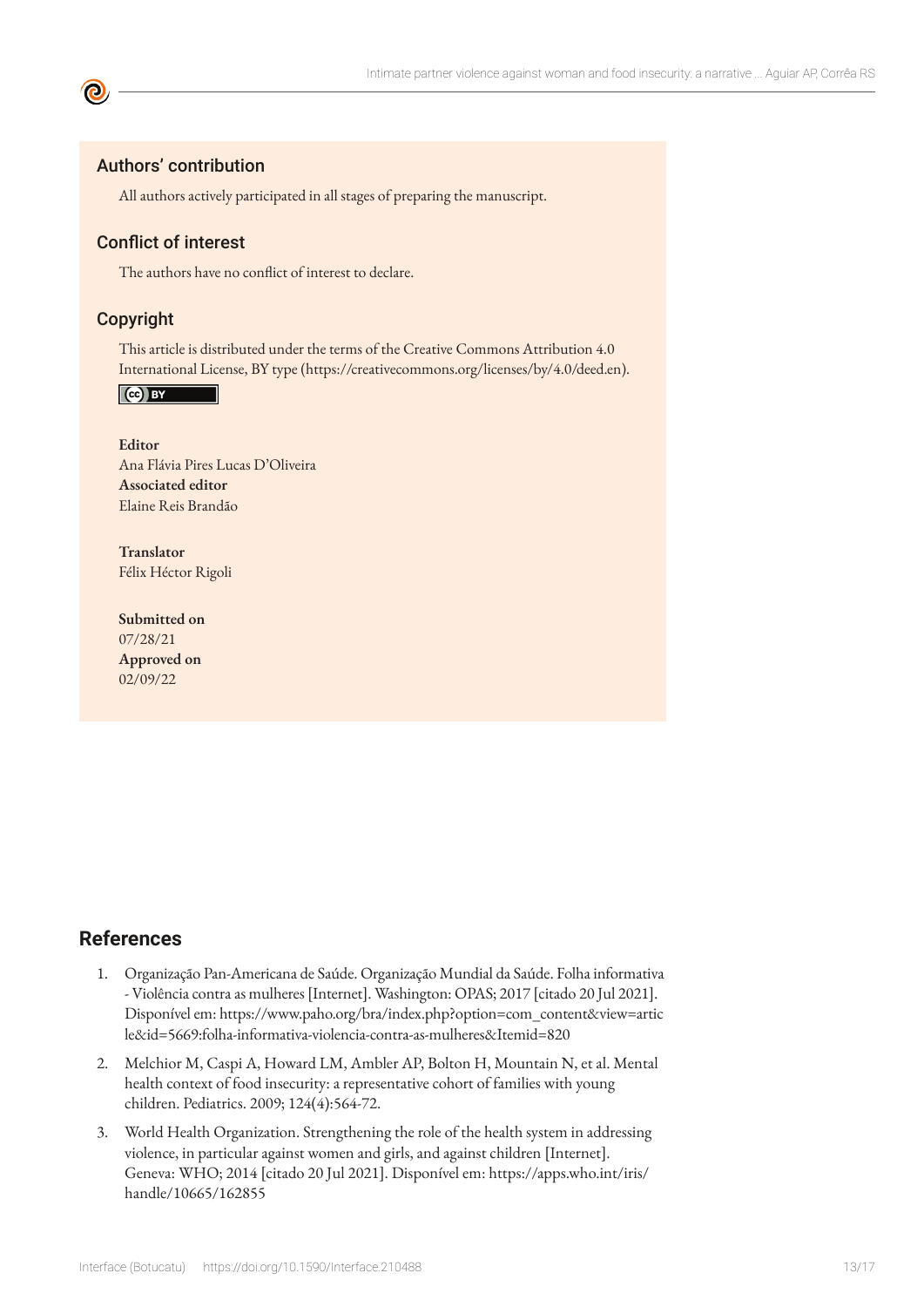- 4. Flaeschen H. Epidemia invisível: o papel do SUS no combate à violência contra as mulheres? [Internet]. Rio de Janeiro: ABRASCO; 2020 [citado 20 Jul 2021]. Disponível em: https://www.abrasco.org.br/site/noticias/saude-da-populacao/epidemia-invisivelqual-o-papel-do-sus-no-combate-a-violencia-contra-as-mulheres/45504/
- 5. Lucena KDT, Deninger LSC, Coelho HFC, Monteiro ACC, Vianna RPT, Nascimento JA. Analysis of the cycle of domestic violence against women. J Hum Growth Dev. 2016; 26(2):139-46.
- 6. Ellsberg M, Jansen HA, Heise L, Watts CH, Garcia-Moreno C. Intimate partner violence and women's physical and mental health in the WHO multi-country study on women's health and domestic violence: an observational study. Lancet. 2008; 371(9619):1165-72.
- 7. Leddy AM, Zakaras JM, Shieh J, Conroy AA, Ofotokun I, Tien PC, et al. Intersections of food insecurity, violence, poor mental health and substance use among US women living with and at risk for HIV: evidence of a syndemic in need of attention. PLoS One. 2021; 16(5):e0252338.
- 8. Sistema Nacional de Segurança Alimentar e Nutricional SISAN. Diagnóstico de implantação no âmbito estadual. Brasília: Coordenação Geral de Apoio a Implantação do SISAN, Ministério do Desenvolvimento Social e Combate à Fome; 2010.
- 9. Coleman-Jensen A, Nord M, Andrews M, Carlson S. Household food security in the United States in 2010. Washington: United States Department of Agriculture; 2011.
- 10. Instituto Brasileiro de Geografia e Estatística IBGE. Pesquisa de Orçamentos Familiares 2017-2018 – POF. Rio de Janeiro: IBGE; 2020.
- 11. Rede Brasileira de Pesquisa em Soberania e Segurança Alimentar Rede Penssan. VIGISAN: inquérito nacional sobre insegurança alimentar no contexto da pandemia da Covid-19 no Brasil. Rio de Janeiro: Rede Penssan; 2021.
- 12. Breiding MJ, Chen J, Black MC. Intimate partner violence in the United States 2010. Atlanta: National Center for Injury Prevention and Control, Centers for Disease Control and Prevention; 2014.
- 13. Chilton MM, Rabinowich JR, Woolf NH. Very low food security in the USA is linked with exposure to violence. Public Health Nutr. 2014; 17(1):73-82.
- 14. Hatcher AM, Weiser SD, Cohen CR, Hagey J, Weke E, Burger R, et al. Food insecurity and intimate partner violence among HIV-positive individuals in rural Kenya. Am J Prev Med. 2020; 60(4):563-8.
- 15. Fong S, Gupta J, Kpebo D, Falb K. Food insecurity associated with intimate partner violence among women in Abidjan, Cote d'Ivoire. Int J Gynaecol Obstet. 2016; 134(3):341-2.
- 16. Willie TC, Kershaw TS, Callands TA. Examining relationships of intimate partner violence and food insecurity with HIV-related risk factors among young pregnant women in Liberia. AIDS Care. 2018; 30(9):1156-60.
- 17. Barnett W, Pellowski J, Kuo C, Koen N, Donald KA, Zar HJ, et al. Food-insecure pregnant women in South Africa: a cross-sectional exploration of maternal depression as a mediator of violence and trauma risk factors. BMJ Open. 2019; 9(3):e018277.
- 18. Field S, Onah M, van Heyningen T, Honikman S. Domestic and intimate partner violence among pregnant women in a resource-poor setting in South Africa: a facilitybased mixed methods study. BMC Womens Health. 2018; 18(1):119.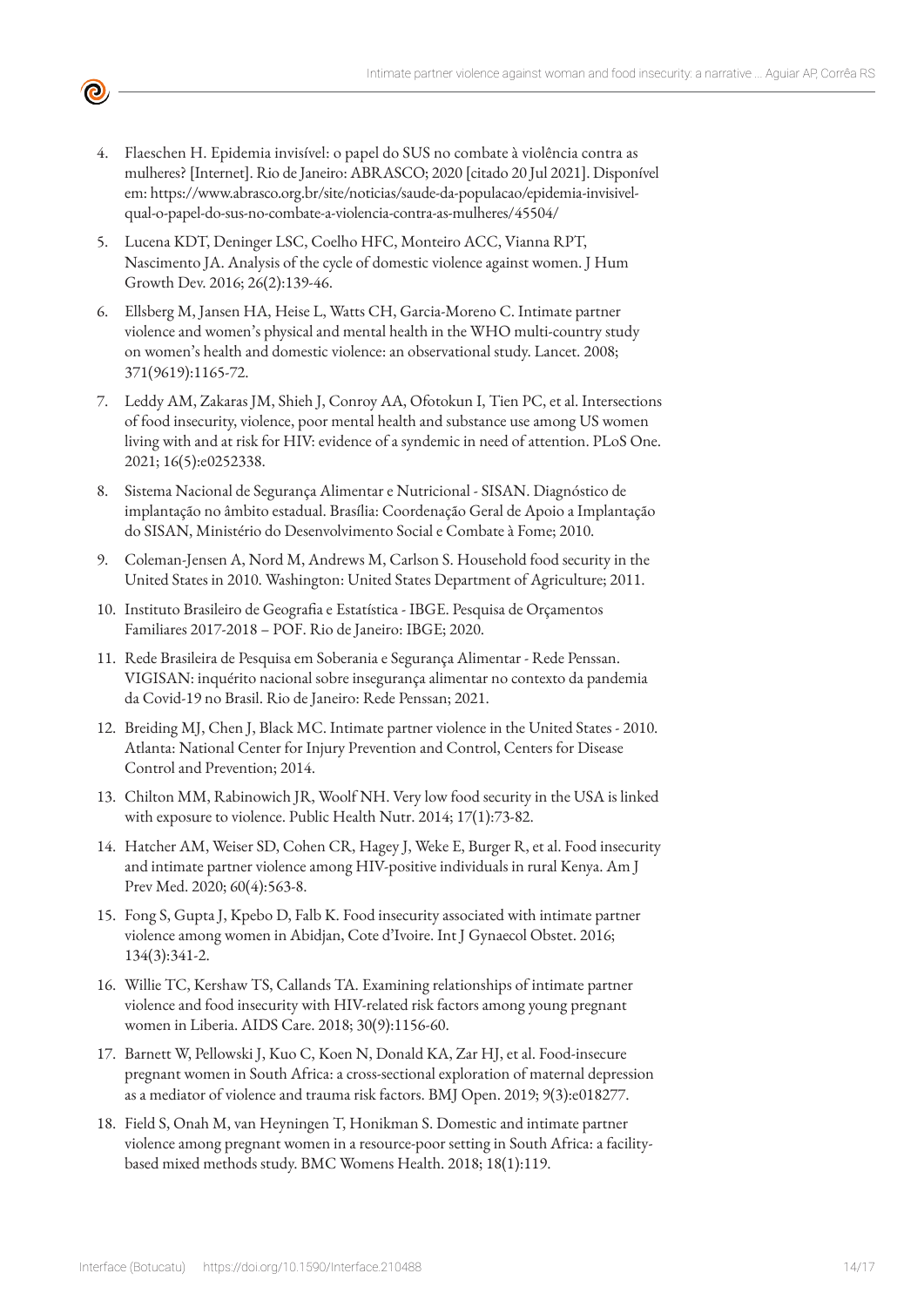- - 19. Andarge E, Shiferaw Y. Disparities in intimate partner violence among currently married women from food secure and insecure urban households in south ethiopia: a community based comparative cross-sectional study. Biomed Res Int. 2018; 2018:4738527.
	- 20. Woldetensay YK, Belachew T, Biesalski HK, Ghosh S, Lacruz ME, Scherbaum V, et al. The role of nutrition, intimate partner violence and social support in prenatal depressive symptoms in rural Ethiopia: community-based birth cohort study. BMC Pregnancy Childbirth. 2018; 18(1):374.
	- 21. Conroy AA, Cohen MH, Frongillo EA, Tsai AC, Wilson TE, Wentz EL, et al. Food insecurity and violence in a prospective cohort of women at risk for or living with HIV in the U.S. PLoS One. 2019; 14(3):e0213365.
	- 22. Breiding MJ, Basile KC, Klevens J, Smith SG. Economic Insecurity and Intimate Partner and Sexual Violence Victimization. Am J Prev Med. 2017; 53(4):457-64.
	- 23. Ricks JL, Cochran SD, Arah OA, Williams JK, Seeman TE. Food insecurity and intimate partner violence against women: results from the California Women's Health Survey. Public Health Nutr. 2016; 19(5):914-23.
	- 24. Hernandez DC, Marshall A, Mineo C. Maternal depression mediates the association between intimate partner violence and food insecurity. J Womens Health (Larchmt). 2014; 23(1):29-37.
	- 25. Moraes CL, Marques ES, Reichenheim ME, Ferreira MF, Salles-Costa R. Intimate partner violence, common mental disorders and household food insecurity: an analysis using path analysis. Public Health Nutr. 2016; 19(16):2965-74.
	- 26. Ribeiro-Silva RC, Fiaccone RL, Barreto ML, Santana ML, Santos SM, Conceição-Machado ME, et al. The association between intimate partner domestic violence and the food security status of poor families in Brazil. Public Health Nutr. 2016; 19(7):1305-11.
	- 27. Falb KL, Blackwell A, Stennes J, Hussein M, Annan J. Depressive symptoms among women in Raqqa Governorate, Syria: associations with intimate partner violence, food insecurity, and perceived needs. Glob Ment Health (Camb). 2019; 6:e22.
	- 28. Diamond-Smith N, Conroy AA, Tsai AC, Nekkanti M, Weiser SD. Food insecurity and intimate partner violence among married women in Nepal. J Glob Health. 2019; 9(1):010412.
	- 29. Jansen E, Lachman JM, Heinrichs N, Hutchings J, Baban A, Foran HM. Hunger in Vulnerable Families in Southeastern Europe: associations with mental health and violence. Front Public Health. 2020; 8:115.
	- 30. Organização das Nações Unidas para a Alimentação e Agricultura. Novo relatório da ONU revela que a fome na África continua aumentando [Internet]. Brasília: FAO no Brasil; 2019 [citado 20 Jul 2021]. Disponível em: [http://www.fao.org/brasil/noticias/](http://www.fao.org/brasil/noticias/detail-events/pt/c/1180521/) [detail-events/pt/c/1180521/](http://www.fao.org/brasil/noticias/detail-events/pt/c/1180521/)
	- 31. Lentz EC, Narayanan S, De A. Last and least: findings on intrahousehold undernutrition from participatory research in South Asia. Soc Sci Med. 2019; 232:316- 323. Doi: https://doi.org/10.1016/j.socscimed.2019.05.024.
	- 32. World Food Program USA. Infographic: how and why women face higher rates of hunger [Internet]. Washington: WFP; 2019 [citado 20 Jul 2021]. Disponível em: <https://www.wfpusa.org/women-are-hungrier-infographic/>
	- 33. Coleman-Jensen A, Rabbitt MP, Gregory CA, Singh A. Household Food Security in the United States in 2018. Washington: United States Department of Agriculture; 2019.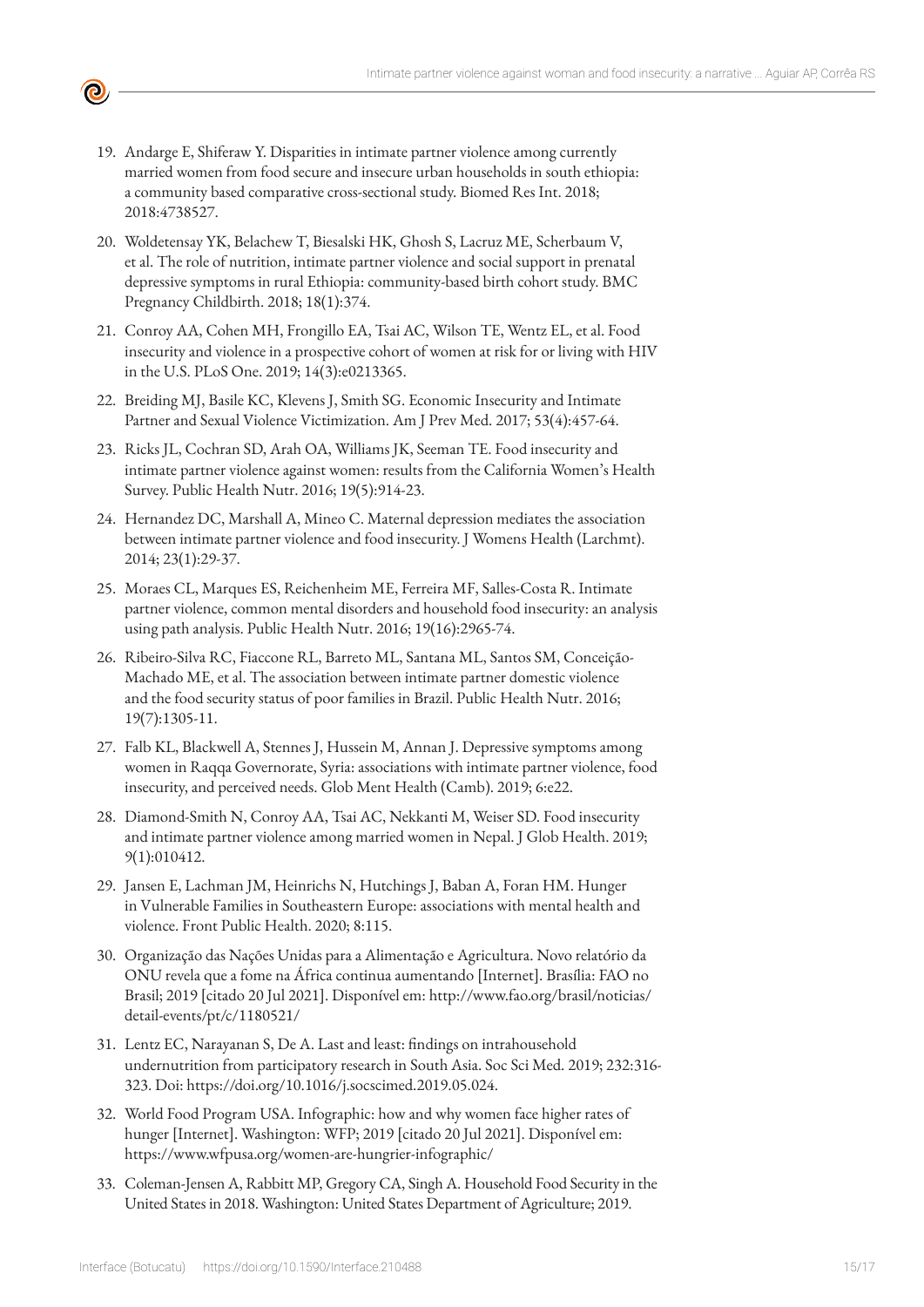34. Grimaccia E, Naccarato A. Food insecurity in europe: a gender perspective. Soc Indic Res. 2020; 21:1-19.

 $\bullet$ 

- 35. Power EM. Economic abuse and intra-household inequities in food security. Can J Public Health. 2006; 97(3):258-60.
- 36. Decker MR, Seage 3rd GR, Hemenway D, Raj A, Saggurti N, Balaiah D, et al. Intimate partner violence functions as both a marker and risk factor for women's HIV infection: findings from Indian husband–wife dyads. J Acquir Immune Defic Syndr. 2009; 51(5):593-600.
- 37. Justman J, Befus M, Hughes J, Wang J, Golin CE, Adimora AA, et al. Sexual behaviors of us women at risk of hiv acquisition: a longitudinal analysis of findings from hptn 064. AIDS Behav. 2015; 19(7):1327-37.
- 38. Martin SL, Li Y, Casanueva C, Harris-Britt A, Kupper LL, Cloutier S. Intimate partner violence and women's depression before and during pregnancy. Violence Against Women. 2006; 12(3):221-39.
- 39. Chernyak E. Intimate partner violence in tajikistan: risk and protective factors. Violence Vict. 2018; 33(6):1124-47.
- 40. Fórum Brasileiro de Segurança Pública. Visível e invisível: a vitimização de mulheres no Brasil. 3a ed. São Paulo: DataFolha/FBSP; 2021.